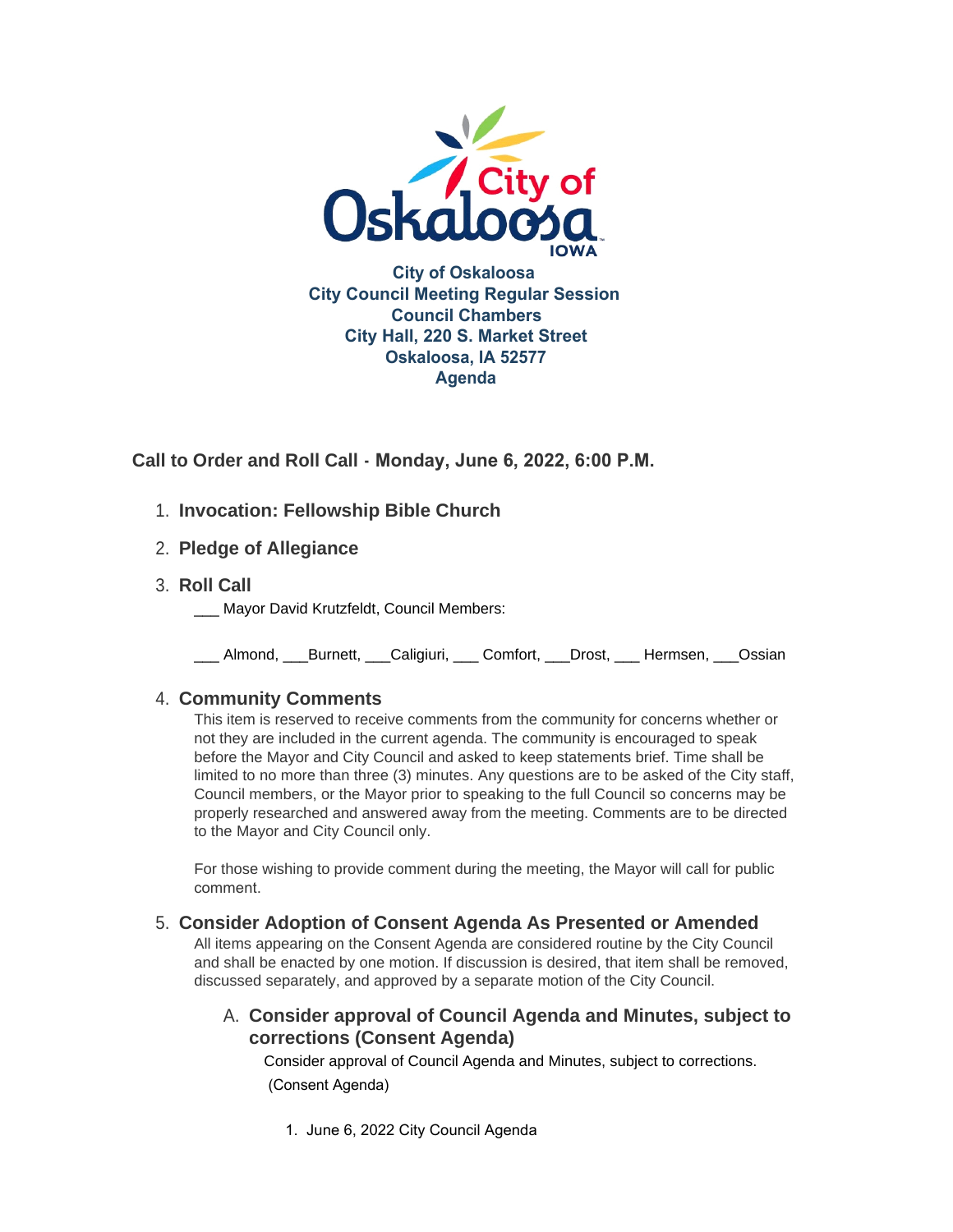- 2. May 2, 2022 City Council Regular Meeting Minutes
- 3. May 16, 2022 City Council Regular Meeting Minutes

Documents:

[City Council Minutes May 2 2022.docx](https://www.oskaloosaiowa.org/AgendaCenter/ViewFile/Item/10231?fileID=26776) [City Council Minutes May 16 2022.docx](https://www.oskaloosaiowa.org/AgendaCenter/ViewFile/Item/10231?fileID=26777) [City Council Special Minutes May 23 2022.docx](https://www.oskaloosaiowa.org/AgendaCenter/ViewFile/Item/10231?fileID=26778)

**Consider a motion to receive and file reports and**  B. **communications from advisory and operating boards and commissions (Consent Agenda)**

Documents:

[MIN 20220502 Airport Commission Meeting Minutes.pdf](https://www.oskaloosaiowa.org/AgendaCenter/ViewFile/Item/10232?fileID=26779) [MIN 20220520 Historic Preservation Commission Meeting Minutes.pdf](https://www.oskaloosaiowa.org/AgendaCenter/ViewFile/Item/10232?fileID=26780)

C. Consider a payment for claims for May 2022. (Consent **Agenda)**

> Who is submitting this City Clerk/Finance Department item.

Documents:

[COM\\_20220606 Claims List.docx](https://www.oskaloosaiowa.org/AgendaCenter/ViewFile/Item/10205?fileID=26701) [COUNCIL CLAIMS LIST 05272022.pdf](https://www.oskaloosaiowa.org/AgendaCenter/ViewFile/Item/10205?fileID=26755) [MANUAL CHECK REPORT 05272022.pdf](https://www.oskaloosaiowa.org/AgendaCenter/ViewFile/Item/10205?fileID=26756)

#### **Consider approval of liquor license applications. (Consent**  D. **Agenda)**

Who is submitting this City Clerk/Finance Department item.

Documents:

[Comm\\_20220606 Liquor Licenses.docx](https://www.oskaloosaiowa.org/AgendaCenter/ViewFile/Item/10206?fileID=26721)

**Consider approval of a new 5-day application for a Special**  E. **Class C Liquor License with Outdoor Service for Hy-Vee, Inc. dba Hy-Vee Oskaloosa BBQ Competition, 212 1st Avenue East, effective June 22, 2022 and use of the maximum boundary area in the central business district, including the City Square, public streets and sidewalks. (Consent Agenda)**

Who is submitting this City Clerk/Finance Department item.

Documents: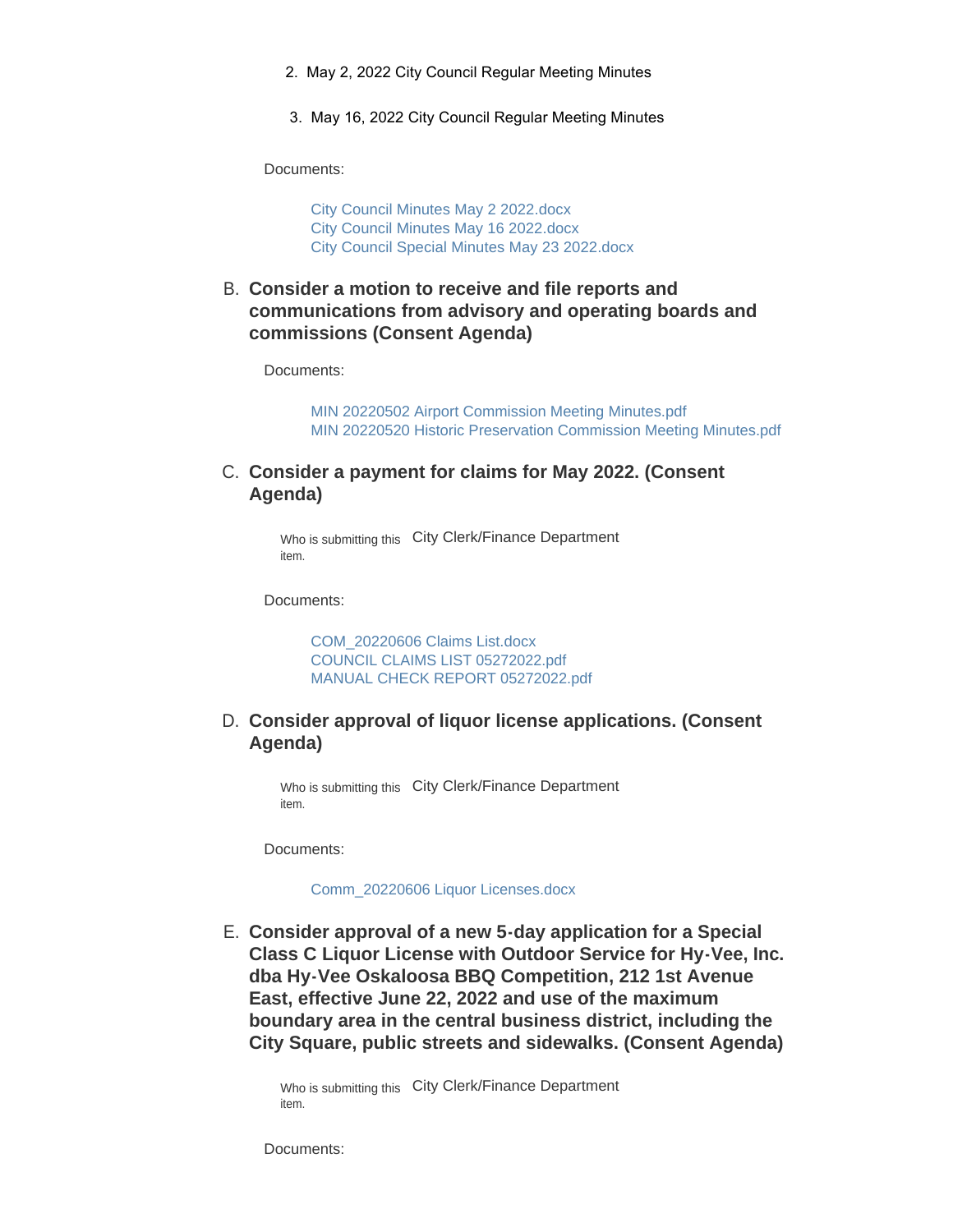[COM\\_20220606 BBQ 4 Badges.docx](https://www.oskaloosaiowa.org/AgendaCenter/ViewFile/Item/10221?fileID=26760) BBQ 4 Badges - [HyVee liquor license.pdf](https://www.oskaloosaiowa.org/AgendaCenter/ViewFile/Item/10221?fileID=26761)

**Consider approval of Pay Application No. 10, in the amount of**  F. **\$57,842.12 to Drish Construction, Inc. for work completed on the 5th Avenue West & South F Street Sewer & Water Improvements Project (Consent Agenda)**

Who is submitting this Public Works Department item.

Documents:

[COM\\_20220606 Pay App 10 Drish Construction.docx](https://www.oskaloosaiowa.org/AgendaCenter/ViewFile/Item/10223?fileID=26768) [20220606\\_Letter From Gardens and Pay App 10.pdf](https://www.oskaloosaiowa.org/AgendaCenter/ViewFile/Item/10223?fileID=26769)

**Consider approval of payments of \$694.72 to Area 15**  G. **Regional Planning Commission and \$89,507.89 to Christner Contracting, Inc. (CCI), totaling \$90,202.61, for work completed on the Façade Improvement Project Phase III. (Consent Agenda)**

> Who is submitting this Development Services Department item.

Documents:

[COM 20220606 Facade3 Jun 2022 payments.pdf](https://www.oskaloosaiowa.org/AgendaCenter/ViewFile/Item/9995?fileID=26715) [20DTR004 - Draw 16.pdf](https://www.oskaloosaiowa.org/AgendaCenter/ViewFile/Item/9995?fileID=26714) [Progress Report 10 - 202205.pdf](https://www.oskaloosaiowa.org/AgendaCenter/ViewFile/Item/9995?fileID=26716)

**Consider a motion approving a contract extension with**  H. **Sidekick Development for consultant services on the Early Childhood Education and Recreation Center project. (Consent Agenda)**

> Who is submitting this City Clerk/Finance Department item.

Documents:

[COM 20220606\\_Sidekick Development agreement amendment.docx](https://www.oskaloosaiowa.org/AgendaCenter/ViewFile/Item/10208?fileID=26709) [Sidekick Extension Agreement.pdf](https://www.oskaloosaiowa.org/AgendaCenter/ViewFile/Item/10208?fileID=26706) [Sidekick Development 11152021.pdf](https://www.oskaloosaiowa.org/AgendaCenter/ViewFile/Item/10208?fileID=26707)

**Consider a resolution amending the Non-Profit Funding**  I. **Request policy to meet the State of Iowa Auditor's best practices. (Consent Agenda))**

Who is submitting this City Manager's Office item.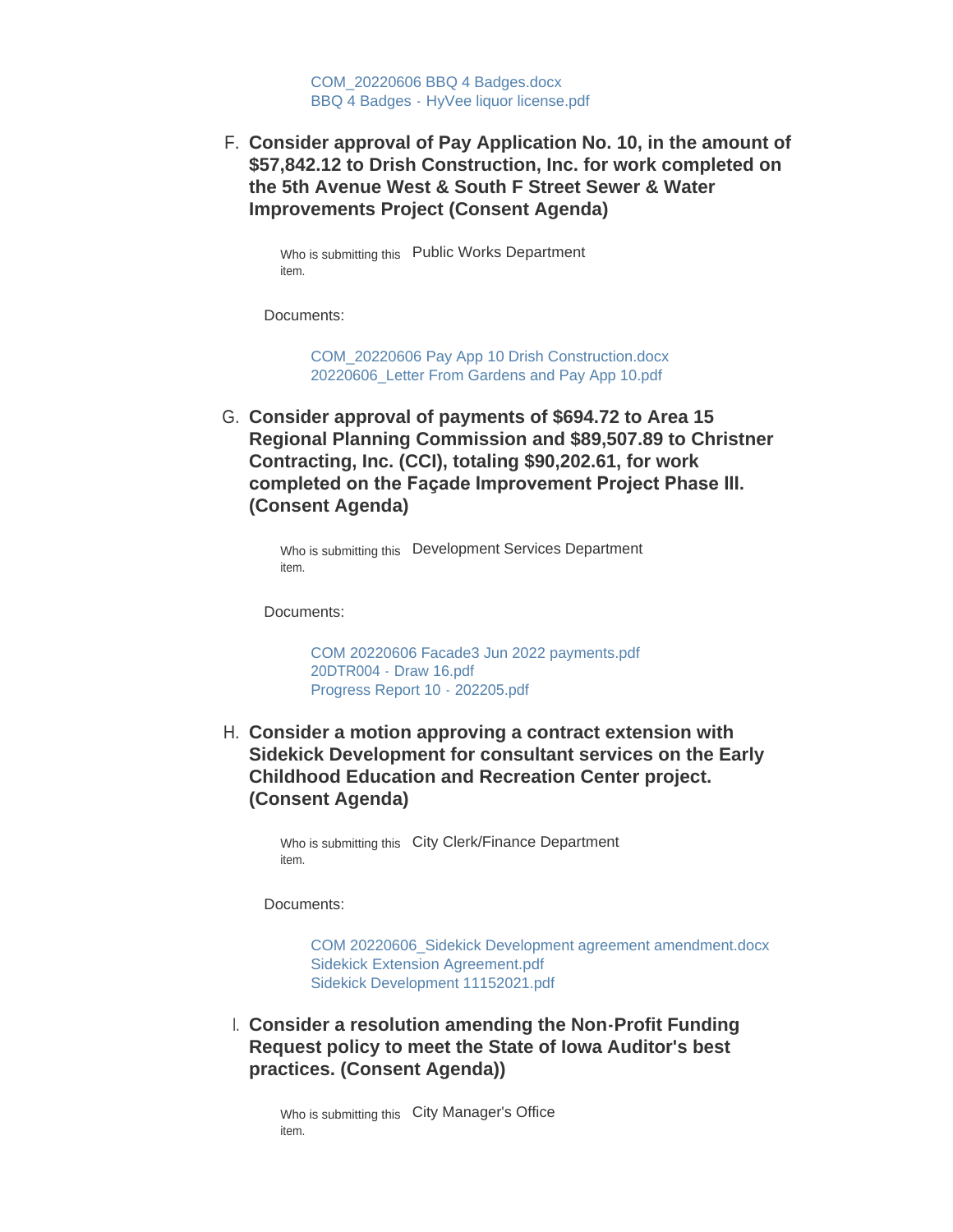Documents:

[COM 20220606 Non-profit fund request policy amendment.docx](https://www.oskaloosaiowa.org/AgendaCenter/ViewFile/Item/10204?fileID=26727) [RES\\_20220606 Amend Non-Profit Funding Request policy.docx](https://www.oskaloosaiowa.org/AgendaCenter/ViewFile/Item/10204?fileID=26728) [Non-Profit Funding Request Policy Red line version.pdf](https://www.oskaloosaiowa.org/AgendaCenter/ViewFile/Item/10204?fileID=26698) [Non-Profit Funding Request Policy 05172022.pdf](https://www.oskaloosaiowa.org/AgendaCenter/ViewFile/Item/10204?fileID=26699) [Form Grant Agreement 05172022.pdf](https://www.oskaloosaiowa.org/AgendaCenter/ViewFile/Item/10204?fileID=26700)

### **Consider a resolution authorizing the use of public funds to**  J. **aid economic development. (Consent Agenda)**

Who is submitting this City Clerk/Finance Department item.

Documents:

[COM\\_20220606 Economic Development.docx](https://www.oskaloosaiowa.org/AgendaCenter/ViewFile/Item/10207?fileID=26702) [RES\\_20220606 Economic Development.doc](https://www.oskaloosaiowa.org/AgendaCenter/ViewFile/Item/10207?fileID=26703)

**Consider a resolution approving an Engagement Agreement**  K. **with Ahlers & Cooney, P.C. (Consent Agenda)**

> Who is submitting this City Clerk/Finance Department item.

Documents:

[COM 20220606 Ahlers.docx](https://www.oskaloosaiowa.org/AgendaCenter/ViewFile/Item/10219?fileID=26718) [RES 20220606 Ahlers.doc.docx](https://www.oskaloosaiowa.org/AgendaCenter/ViewFile/Item/10219?fileID=26719) [Christner Properties L L C DA - Engagement Letter](https://www.oskaloosaiowa.org/AgendaCenter/ViewFile/Item/10219?fileID=26720)  (02056936x7F7E1).pdf

**-------------------- End of Consent Agenda --------------------** L.

#### **Announcement of Vacancies** 6.

Applicants must reside in Oskaloosa and be 18 years of age unless specific specifications are stated.

- ¡ **Airport Commission**: One vacancy for a term ending December 2027
- ¡ **Board of Adjustment**: One vacancy for a term ending December 2026
- ¡ **Building Code Board of Appeals**: One vacancy for a regular member and one for an ex officio member
- ¡ **Civil Service Commission**: One vacancy for a term ending May 2026
- ¡ **Historic Preservation Commission**: One vacancy for a term ending December 2023
- ¡ **Water Board of Trustees**: Two vacancies for terms beginning July 2022

#### **Regular Agenda** 7.

The following agenda items require specific action by the City Council:

**Consider a resolution accepting the bid and approving**  A.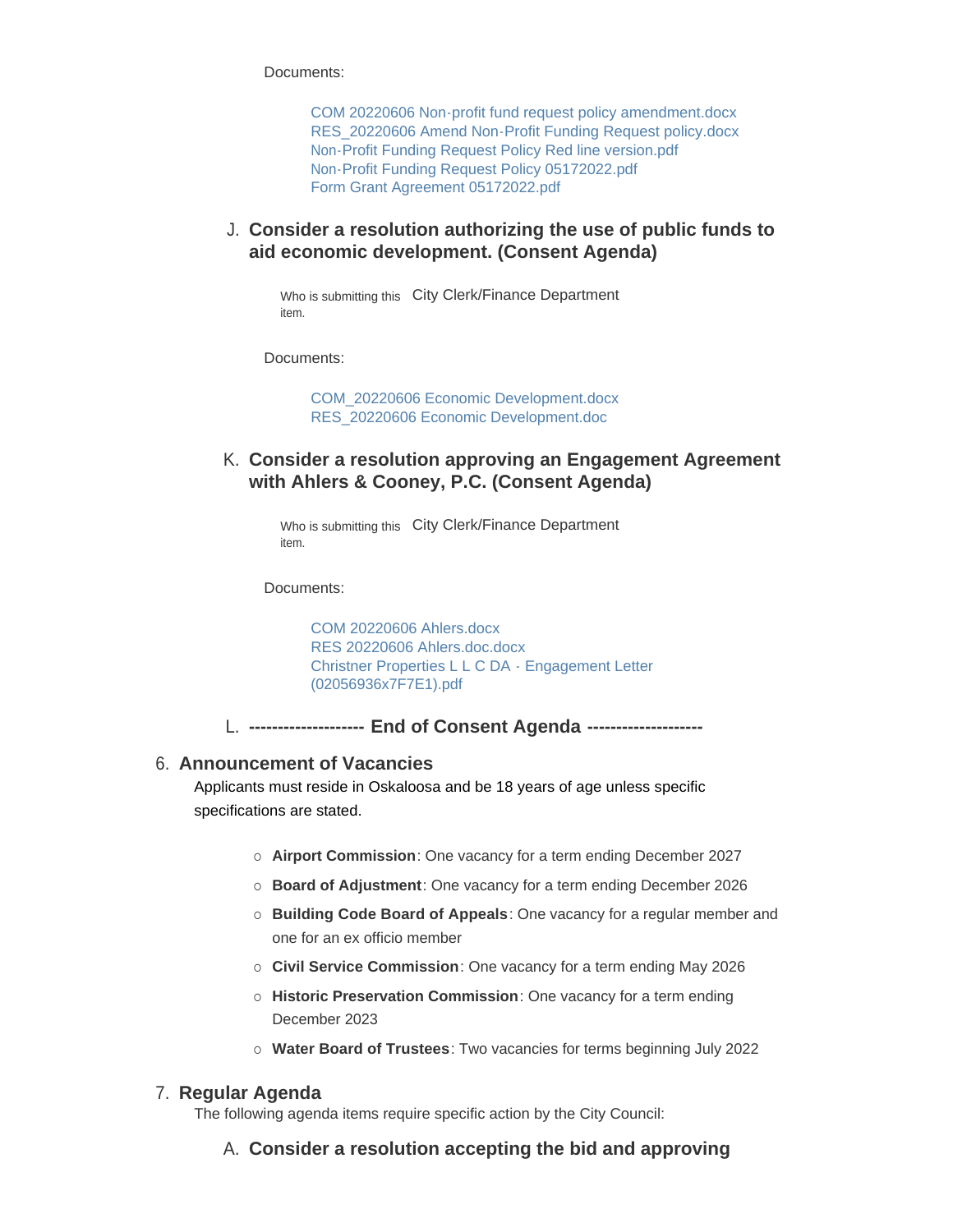### **conveyance of city-owned property generally located at 901 E Ave West to JKAT Integrity Team LLC for \$11,250. (Public Hearing)**

**Consider a resolution accepting the bid and approving** 

Who is submitting this Development Services Department item.

Documents:

[COM 20220606 disposition 901 E Ave West.docx](https://www.oskaloosaiowa.org/AgendaCenter/ViewFile/Item/10188?fileID=26738) [Bid from Double J Builders.pdf](https://www.oskaloosaiowa.org/AgendaCenter/ViewFile/Item/10188?fileID=26734) [Bid from Howard Dittmer.pdf](https://www.oskaloosaiowa.org/AgendaCenter/ViewFile/Item/10188?fileID=26735) [Bid from Kemily LLC.pdf](https://www.oskaloosaiowa.org/AgendaCenter/ViewFile/Item/10188?fileID=26737) [Bid from JKAT Integrity Team LLC.pdf](https://www.oskaloosaiowa.org/AgendaCenter/ViewFile/Item/10188?fileID=26736) [Map Location.pdf](https://www.oskaloosaiowa.org/AgendaCenter/ViewFile/Item/10188?fileID=26740) [Map Location 2.pdf](https://www.oskaloosaiowa.org/AgendaCenter/ViewFile/Item/10188?fileID=26739) [RES 20220606 Sale 901 E Ave West.docx](https://www.oskaloosaiowa.org/AgendaCenter/ViewFile/Item/10188?fileID=26742) [photos.pdf](https://www.oskaloosaiowa.org/AgendaCenter/ViewFile/Item/10188?fileID=26741)

**Consider a resolution accepting the bid and approving**  B. **conveyance of city-owned property located at 209 North 8th Street to Alan & Justine Munger for \$5,000. (Public Hearing)**

Who is submitting this Development Services Department item.

Documents:

[COM 20220606 disposition 209 N 8th.docx](https://www.oskaloosaiowa.org/AgendaCenter/ViewFile/Item/10187?fileID=26729) [Bid from Alan Justine Munger.pdf](https://www.oskaloosaiowa.org/AgendaCenter/ViewFile/Item/10187?fileID=26733) [Map Location.pdf](https://www.oskaloosaiowa.org/AgendaCenter/ViewFile/Item/10187?fileID=26730) [RES 20220606 Sale of 209 N 8th.docx](https://www.oskaloosaiowa.org/AgendaCenter/ViewFile/Item/10187?fileID=26732) [photos.pdf](https://www.oskaloosaiowa.org/AgendaCenter/ViewFile/Item/10187?fileID=26731)

**C. Consider a resolution adopting the proposal for Fiscal Year 2023 Property, Liability, Automobile, Equipment and Workers Compensation Insurance for a cost of \$275,595.**

> Who is submitting this City Clerk/Finance Department item.

Documents:

[COM\\_20220606 Insurance.docx](https://www.oskaloosaiowa.org/AgendaCenter/ViewFile/Item/10225?fileID=26783) [RES\\_20220606 Insurance Resolution.docx](https://www.oskaloosaiowa.org/AgendaCenter/ViewFile/Item/10225?fileID=26775) [Oskaloosa 2022 Proposal Summary for Council.xlsx](https://www.oskaloosaiowa.org/AgendaCenter/ViewFile/Item/10225?fileID=26782) [City of Oskaloosa 2022 SOV.pdf](https://www.oskaloosaiowa.org/AgendaCenter/ViewFile/Item/10225?fileID=26781)

**Consider a resolution accepting completion of Division 2 of**  D. **the Phase 3 Sanitary Sewer System Improvements Project.**

> Who is submitting this Public Works Department item.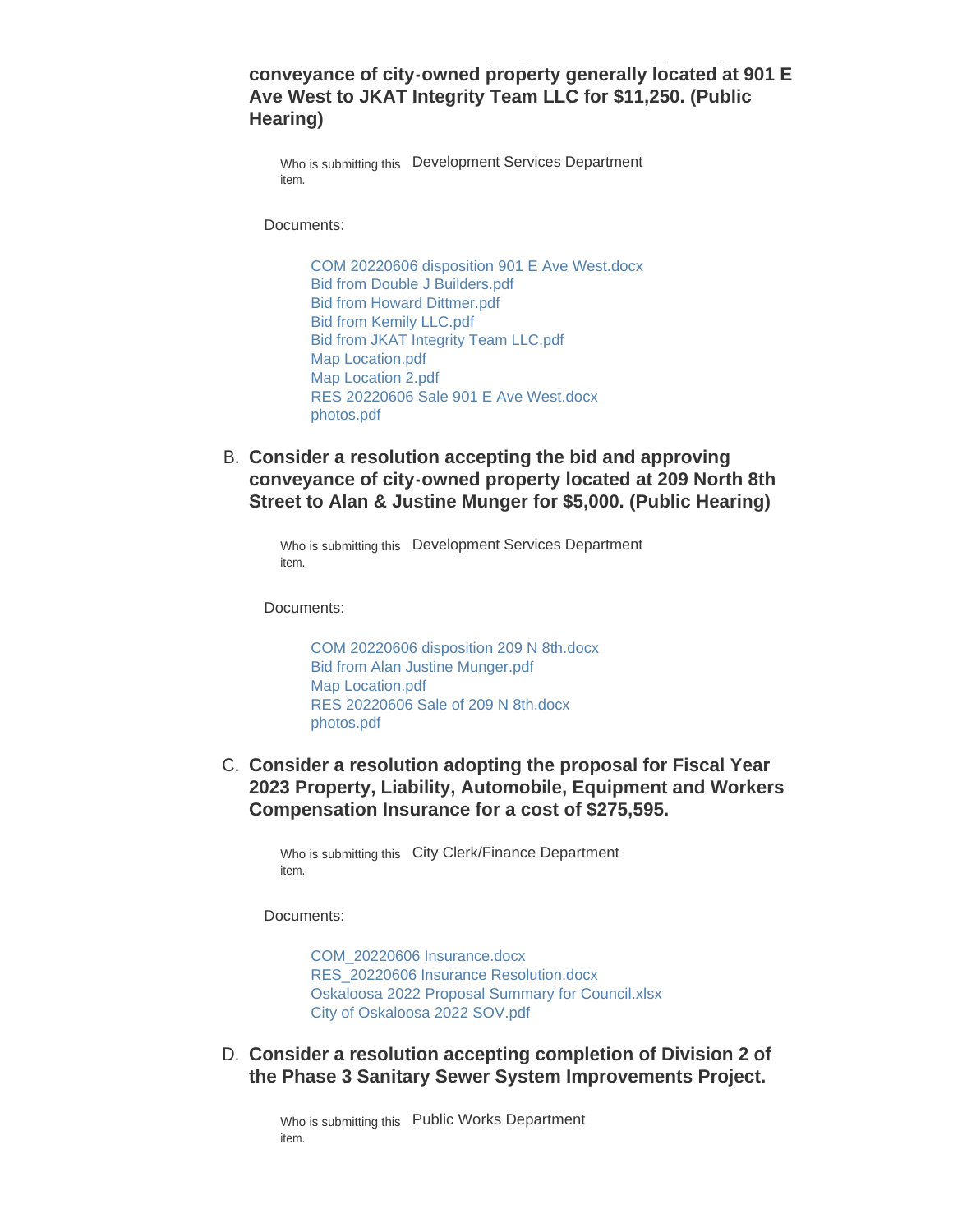Documents:

[COM\\_20220606\\_Phase 3 Division 2 Completion.docx](https://www.oskaloosaiowa.org/AgendaCenter/ViewFile/Item/10222?fileID=26762) RES 20220606 Phase 3 Division 2 Completion.docx [20220606\\_Letter from Gardens.pdf](https://www.oskaloosaiowa.org/AgendaCenter/ViewFile/Item/10222?fileID=26764) [20220606\\_Letter of Completion.pdf](https://www.oskaloosaiowa.org/AgendaCenter/ViewFile/Item/10222?fileID=26765) [20220606\\_Change Order 5.pdf](https://www.oskaloosaiowa.org/AgendaCenter/ViewFile/Item/10222?fileID=26766) [20220606\\_Pay App 15 - Final.pdf](https://www.oskaloosaiowa.org/AgendaCenter/ViewFile/Item/10222?fileID=26767)

## **Consider a resolution approving additional revisions to the**  E. **Mahaska County Solid Waste Management Commission 28E Agreement**

Who is submitting this City Manager's Office item.

Documents:

[COM 20220606 Mahaska County Solid Waste 28E Agreement.docx](https://www.oskaloosaiowa.org/AgendaCenter/ViewFile/Item/10224?fileID=26770) [RES 20220606 Revised 28E Agreement MCSWC.docx](https://www.oskaloosaiowa.org/AgendaCenter/ViewFile/Item/10224?fileID=26771) [Commission Revisions 28E Agreement MCSWC May 2022 -](https://www.oskaloosaiowa.org/AgendaCenter/ViewFile/Item/10224?fileID=26772) Redline.pdf [Commission Revisions 28E Agreement MCSWC May 2022 - Clean.pdf](https://www.oskaloosaiowa.org/AgendaCenter/ViewFile/Item/10224?fileID=26773)

### **Report on items from City staff** 8.

This item is reserved to receive reports from the following:

a) City Manager:

b) City Clerk

c) City Attorney

### **City Council Information** 9.

This item is reserved to receive reports from the Mayor and City Council. This is an opportunity for the Mayor or Council to provide updates on activities, events, or items of note to the public. This is also the opportunity for the Mayor or Council to request future agenda items, or request items to be sent to Committee for review and discussion.

**CLOSED SESSION Employment: Consider holding a closed session**  10. **under Iowa Code Section 21.5.1.i. to evaluate the professional competency of an individual whose appointment, hiring, performance or discharge is being considered when necessary to prevent needless and irreparable injury to that individual's reputation and that individual requests a closed session.**

City Clerk/Finance Director Amy Miller has been serving as interim city manager since October 2021; now is the time for an evaluation.

Mayor recommends City Council hold a closed session to evaluate Amy Miller.

**OPEN SESSION Action: Consider a motion to take action on any item**  11. **discussed in Closed Session after the Closed Session.**